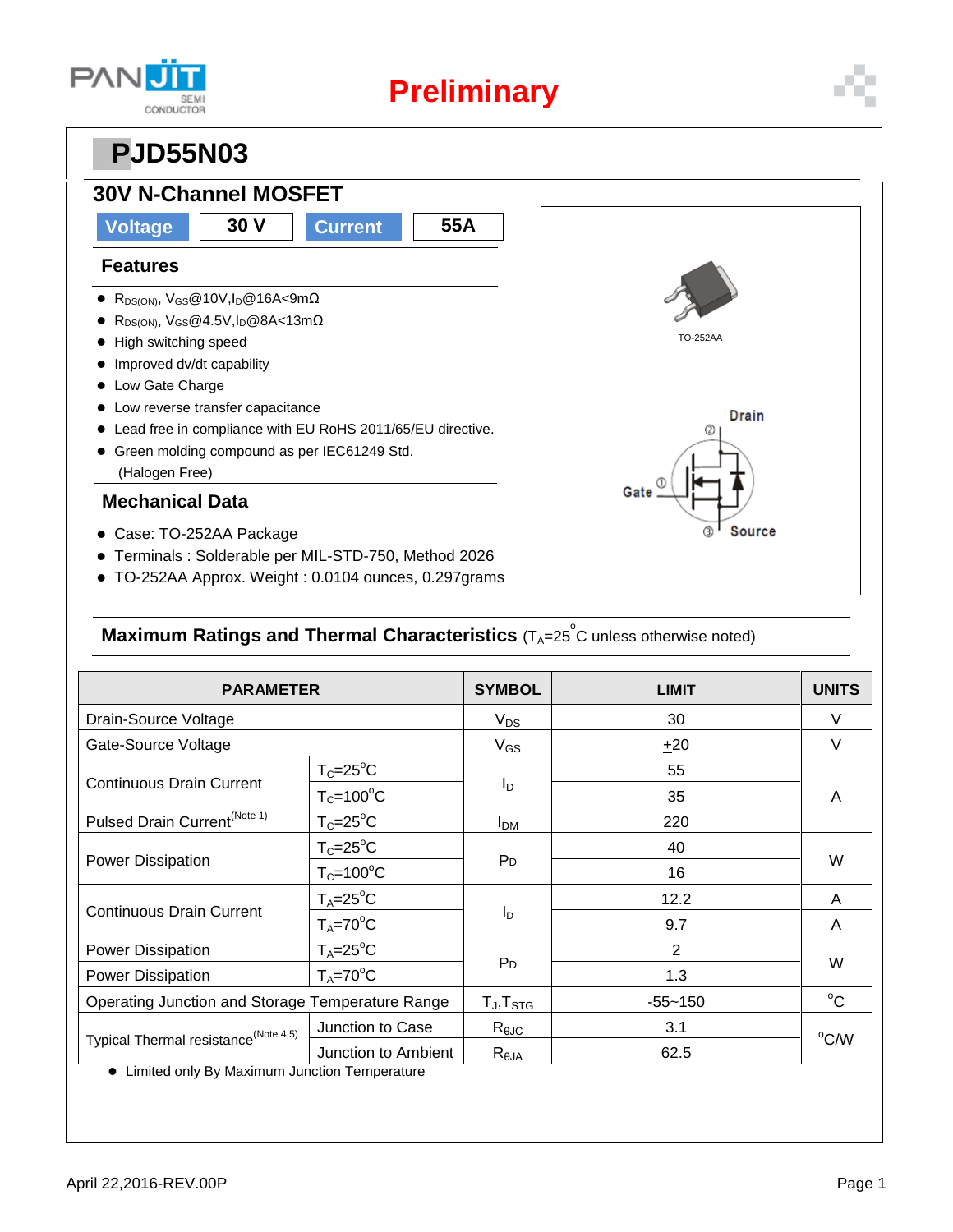

# **PPJD55N03**

### Electrical Characteristics (T<sub>A</sub>=25<sup>°</sup>C unless otherwise noted)

| <b>PARAMETER</b>                 | <b>SYMBOL</b>                        | <b>TEST CONDITION</b>                                                                   | MIN.                     | TYP.           | MAX.                     | <b>UNITS</b> |  |  |
|----------------------------------|--------------------------------------|-----------------------------------------------------------------------------------------|--------------------------|----------------|--------------------------|--------------|--|--|
| <b>Static</b>                    |                                      |                                                                                         |                          |                |                          |              |  |  |
| Drain-Source Breakdown Voltage   | BV <sub>DSS</sub>                    | $V_{GS}$ =0V, $I_D$ =250uA                                                              | 30                       |                |                          | $\vee$       |  |  |
| Gate Threshold Voltage           | $V_{GS(th)}$                         | $V_{DS} = V_{GS}$ , I <sub>D</sub> =250uA                                               | 1                        | 1.6            | 2.5                      | $\vee$       |  |  |
| Drain-Source On-State Resistance | $R_{DS(on)}$                         | $V_{GS}$ =10V, $I_D$ =16A                                                               | $\overline{\phantom{0}}$ | 7.7            | 9                        | $m\Omega$    |  |  |
|                                  |                                      | $V_{GS}$ =4.5V, $I_D$ =8A                                                               | $\blacksquare$           | 10             | 13                       |              |  |  |
| Zero Gate Voltage Drain Current  | $I_{DSS}$                            | $V_{DS} = 30V$ , $V_{GS} = 0V$                                                          | $\blacksquare$           | $\blacksquare$ | 1                        | uA           |  |  |
| Gate-Source Leakage Current      | $I_{GSS}$                            | $V_{GS} = \pm 20V, V_{DS} = 0V$                                                         | $\overline{\phantom{a}}$ | $\overline{a}$ | ±100                     | nA           |  |  |
| Dynamic <sup>(Note 4)</sup>      |                                      |                                                                                         |                          |                |                          |              |  |  |
| <b>Total Gate Charge</b>         | $Q_{g}$                              | $V_{DS} = 15V$ , $I_D = 20A$ ,<br>$V_{GS} = 4.5V$ (Note 2,3)                            |                          | 7.2            |                          | nC           |  |  |
| Gate-Source Charge               | $\mathsf{Q}_{\underline{\text{gs}}}$ |                                                                                         |                          | 1              | $\blacksquare$           |              |  |  |
| Gate-Drain Charge                | $Q_{gd}$                             |                                                                                         | $\blacksquare$           | 4.2            | $\blacksquare$           |              |  |  |
| Input Capacitance                | <b>Ciss</b>                          | $V_{DS}$ =25V, $V_{GS}$ =0V,<br>$f=1.0$ MHZ                                             |                          | 740            | $\overline{\phantom{m}}$ | pF           |  |  |
| <b>Output Capacitance</b>        | Coss                                 |                                                                                         |                          | 130            | $\overline{a}$           |              |  |  |
| Reverse Transfer Capacitance     | <b>Crss</b>                          |                                                                                         |                          | 100            |                          |              |  |  |
| Turn-On Delay Time               | $\mathsf{td}_{\mathsf{(on)}}$        |                                                                                         |                          | 4.2            | $\blacksquare$           | ns           |  |  |
| Turn-On Rise Time                | $t_{r}$                              | $V_{DS} = 15V, I_D = 15A,$<br>$V_{GS}$ =10V, R <sub>G</sub> =3.3 $\Omega$<br>(Note 2,3) | $\blacksquare$           | 12.2           | $\overline{\phantom{a}}$ |              |  |  |
| <b>Turn-Off Delay Time</b>       | $td_{(off)}$                         |                                                                                         |                          | 27.4           | L.                       |              |  |  |
| <b>Turn-Off Fall Time</b>        | $t_{f}$                              |                                                                                         |                          | 7.8            | $\blacksquare$           |              |  |  |
| <b>Drain-Source Diode</b>        |                                      |                                                                                         |                          |                |                          |              |  |  |
| Maximum Continuous Drain-Source  |                                      |                                                                                         |                          |                | 55                       | A            |  |  |
| <b>Diode Forward Current</b>     | $I_{\rm S}$                          |                                                                                         |                          |                |                          |              |  |  |
| Diode Forward Voltage            | $V_{SD}$                             | $IS=1A, VGS=0V$                                                                         |                          |                | 1                        | $\vee$       |  |  |

NOTES:

- 1. Pulse width<300us, Duty cycle<2%
- 2. Essentially independent of operating temperature typical characteristics
- 3. Repetitive rating, pulse width limited by junction temperature TJ(MAX)=150°C. Ratings are based on low frequency and duty cycles to keep initial TJ =25°C.
- 4. The maximum current rating is package limited
- 5. ROJA is the sum of the junction-to-case and case-to-ambient thermal resistance where the case thermal reference is defined as the solder mounting surface of the drain pins. Mounted on a 1 inch<sup>2</sup> with 2oz.square pad of copper.
- 6. Guaranteed by design, not subject to production testing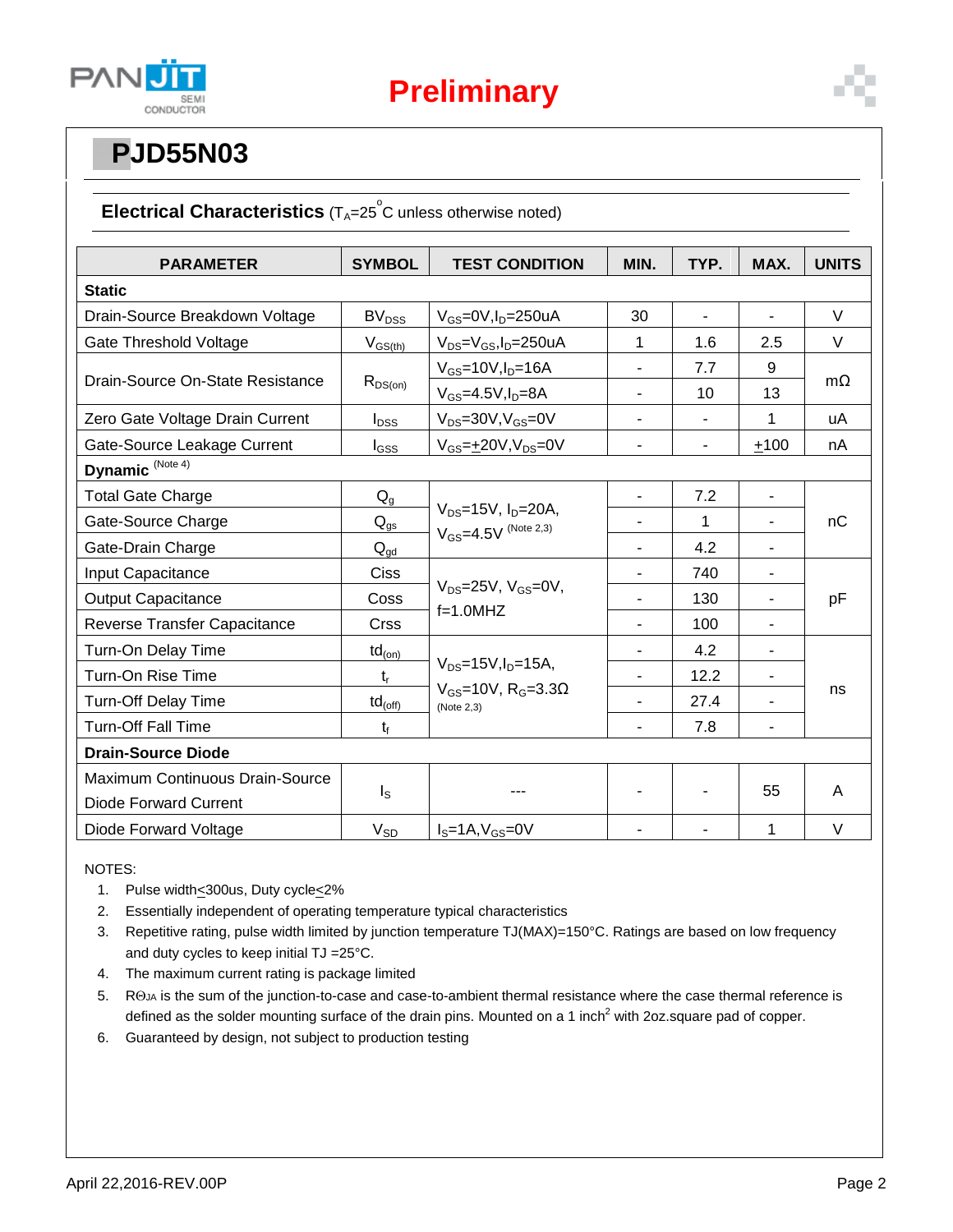

# **Preliminary**

# **PPJD55N03**



#### **Packaging Information .**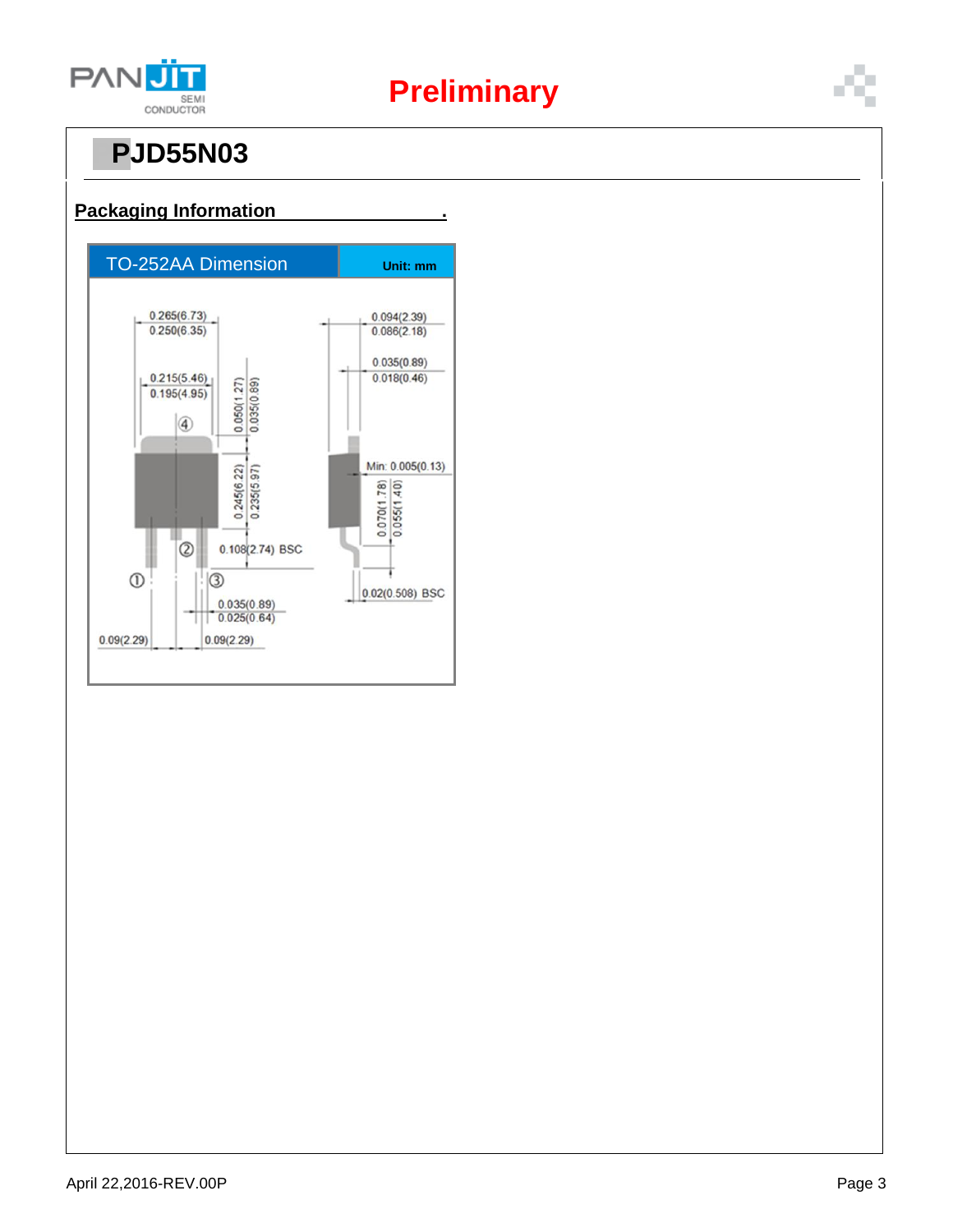



## **PPJD55N03**

### **PART NO PACKING CODE VERSION**

| <b>Part No Packing Code</b> | Package Type | <b>Packing type</b> | <b>Marking</b> | <b>Version</b> |  |
|-----------------------------|--------------|---------------------|----------------|----------------|--|
| PJD55N03 L2 00001           | TO-252AA     | 3,000pcs / 13" reel | D55N03         | Halogen free   |  |

### **MOUNTING PAD LAYOUT**